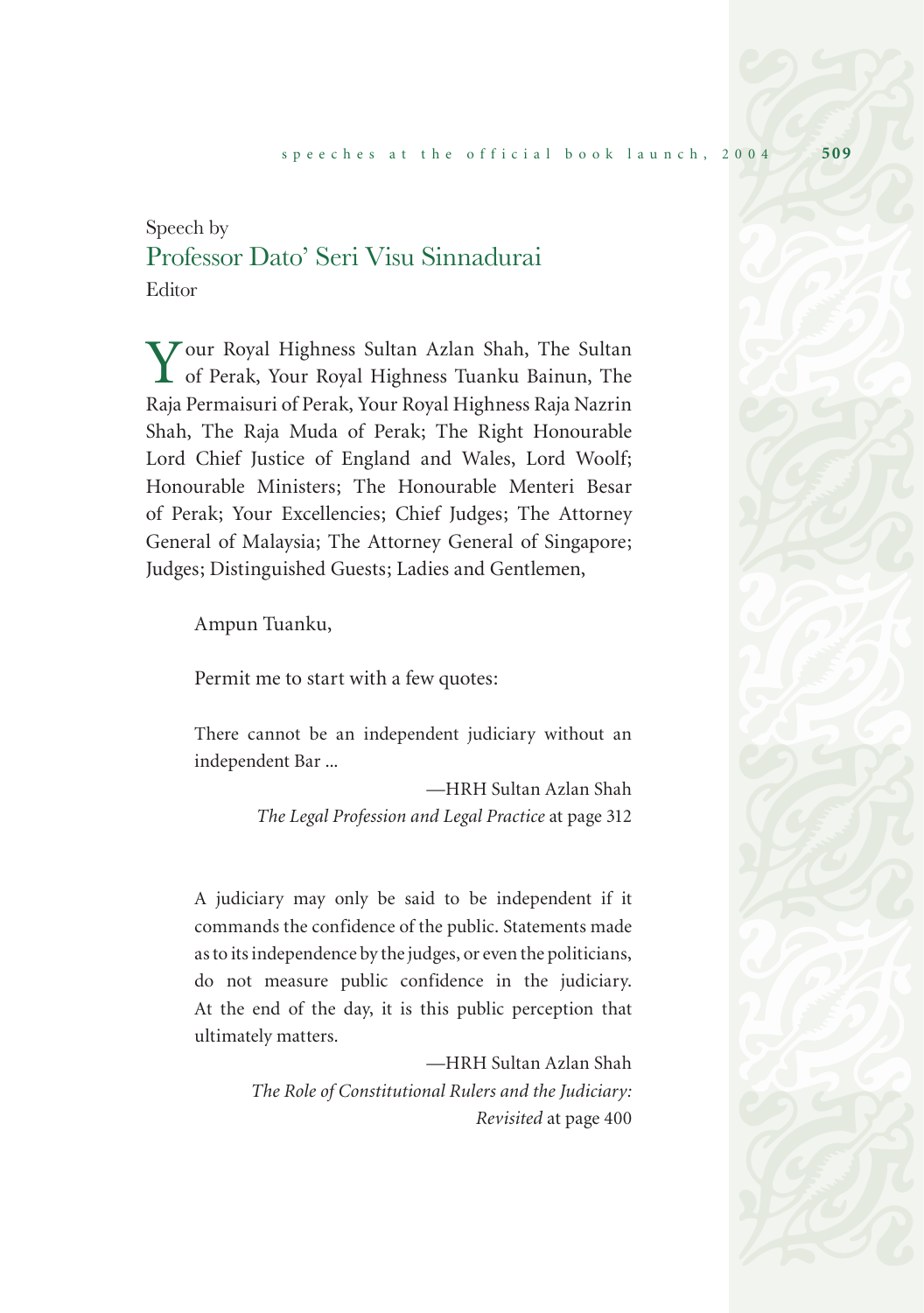Though corporations exist to maximise profits, they also have a social responsibility to partake in the general development of society.

> —HRH Sultan Azlan Shah *Corporate Activity: Law and Ethics* at page 126

The Rule of Law means ... that the government shall be ruled by the law and be subject to it ... it is often expressed by the phrase "government by law not by men".

> —HRH Sultan Azlan Shah *Supremacy of Law in Malaysia* at page 12

Legal and ethical issues now govern the practice of medicine. A doctor has now to consider not only the medical aspects of a particular issue but also the legal and the ethical issues relating to it.

> —HRH Sultan Azlan Shah *Medicine, Ethics and the Law* at page 221

These are merely a few quotes from the book *Constitutional Monarchy, Rule of Law and Good Governance*. The book contains selected lectures, speeches and essays on law given or written by His Royal Highness Sultan Azlan Shah.

Many of you are already familiar with the large body of judgments that His Royal Highness delivered when he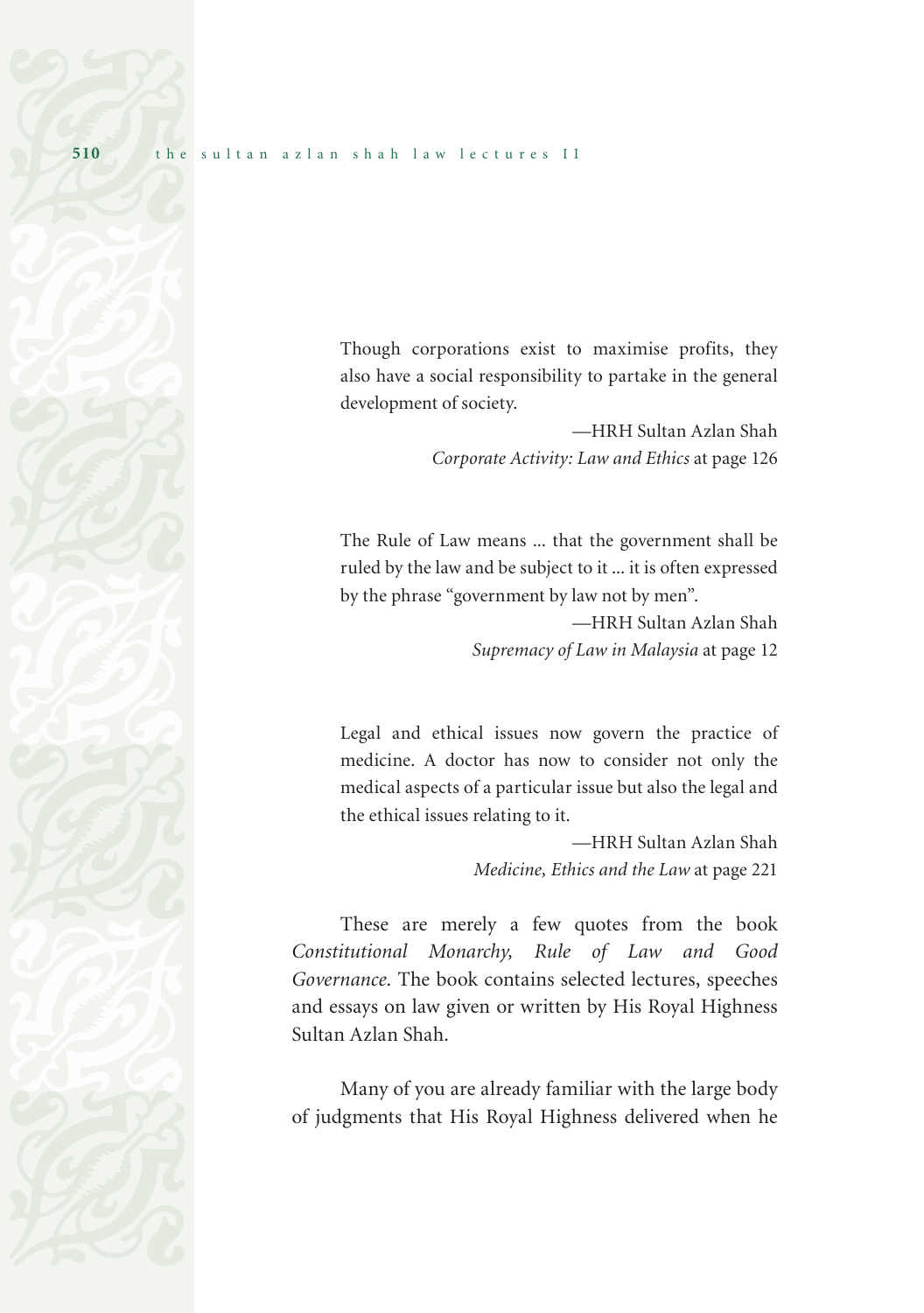was a Judge, Chief Justice and Lord President. These judgments contributed greatly towards the development of Malaysian law. Until today, many of these judgments are referred to, or applied by the courts in Malaysia.

When His Royal Highness relinquished his post as the then Lord President of the Federal Court to become the new Sultan of Perak, many thought that his contribution to the development of the law in this country would sadly come to an abrupt end, and that his outstanding talent and wisdom on the Bench would be missed.

But fortunately for us, this was not to be the situation. His Royal Highness continued to take a keen interest in the law in the country even as he performed the onerous duty of ruling the State and later the Country. His deep-rooted interest in the law, and his passion for seeking the truth, and upholding the Rule of Law, and the proper administration of justice were still very much close to his heart. So whenever the opportunity arose, he spoke publicly on these matters and gave in-depth and critical exposition of the law.

Though many of these lectures were to audiences that were predominantly from the legal fraternity, His Royal Highness was also called upon by other professionals, organisations and institutions to deliver lectures. In fact, there are many present here this evening from the other professional bodies who were involved in the organisation of some of these lectures, including the Academy of Medicine,

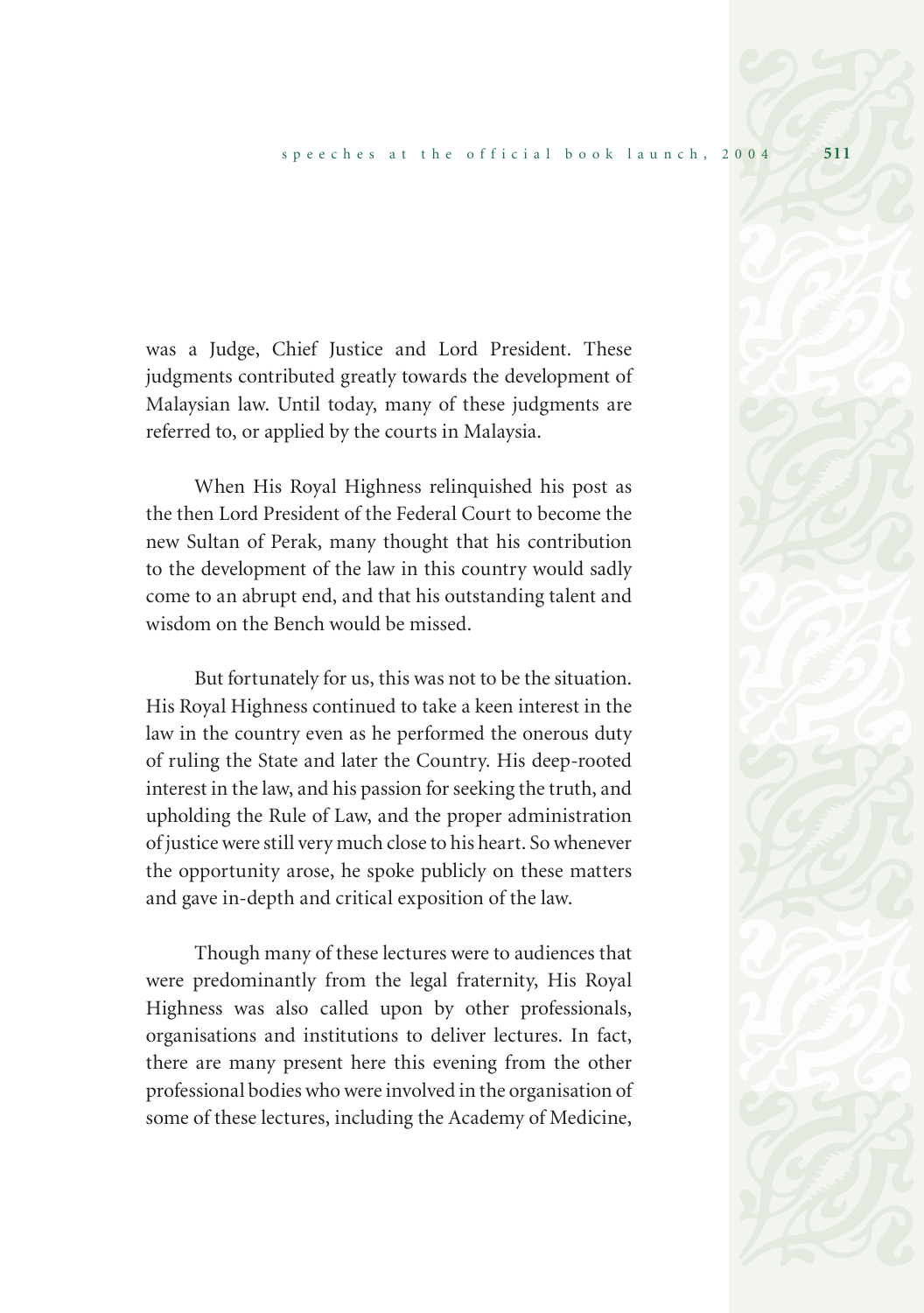the Institution of Engineers Malaysia, the Malaysian Institute of Management, Harvard Club, and University of Science Penang.

But whatever the occasion, and whoever the audience, there was a consistent and recurring theme throughout the lectures: Constitutional Monarchy, Rule of Law, Good Governance, or good morals and ethics. Each lecture underscored these common themes, and the same underlying principles: the proper execution of duties and responsibilities in accordance with law by all concerned, be it King, Ruler, Government, politicians, Judges or professionals; the independence of the judiciary; checks and balances against the use of excessive powers; the need for transparency, and the like.

One unique feature that will be discerned from reading these lectures and speeches is the candour and the balanced views that His Royal Highness expresses in each of these areas of the law. In these lectures, he clearly states the legal and constitutional limits of the executive; the need for ethical conduct, both in the private and public sectors; and the important role of an independent judiciary as the pillar of democracy. Even the roles of the constitutional Rulers are carefully analysed, setting out their precise powers and limits. For example, I quote:

It is true that appointment of a Menteri Besar is a prerogative of the Sultan. However the Ruler is not free to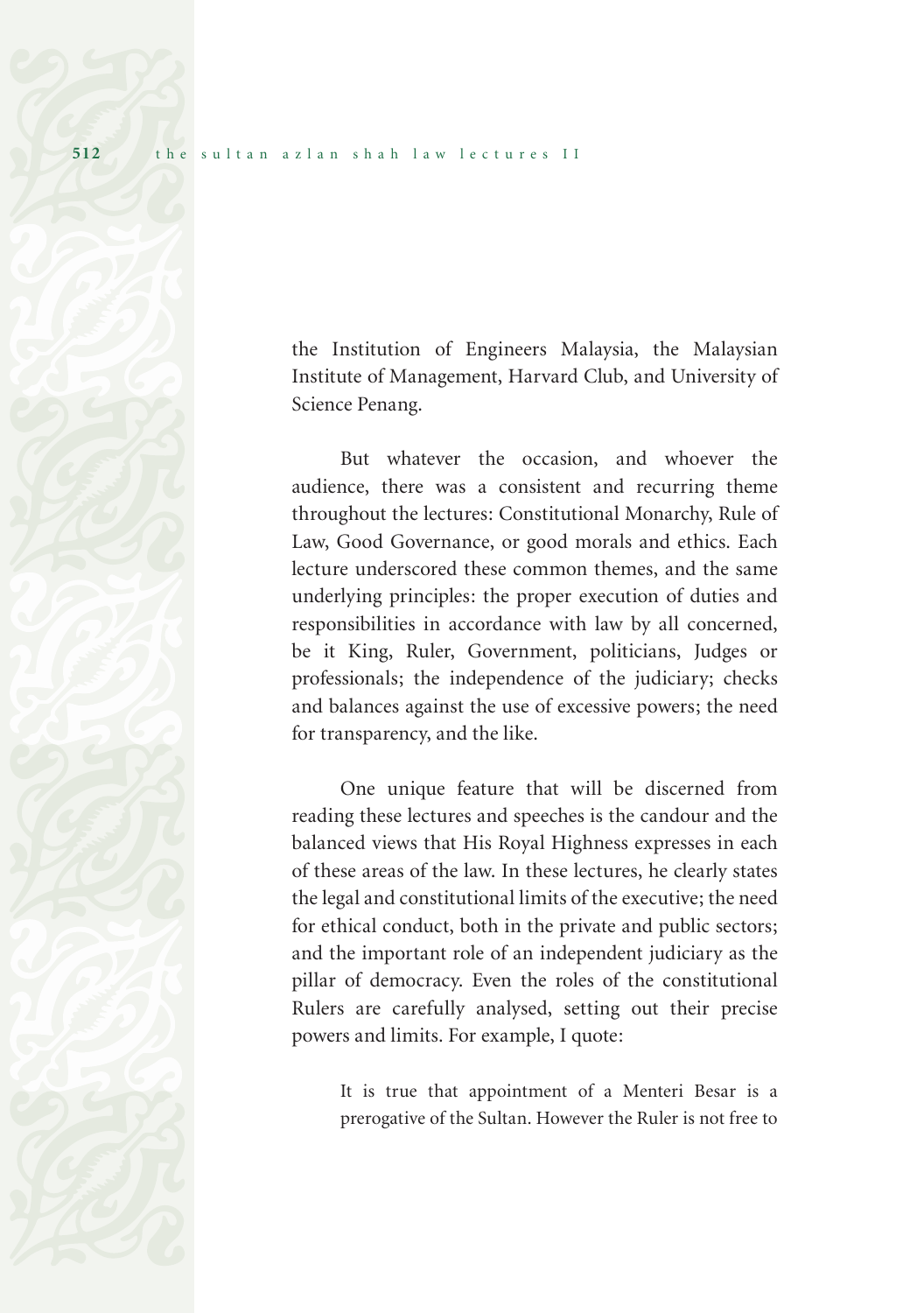appoint anybody he likes. He must appoint a member of the Legislative Assembly who in his judgment is likely to command the confidence of the majority of the members of the Assembly.

> —HRH Sultan Azlan Shah *The Role of Constitutional Rulers* at page 263

The views expressed by His Royal Highness in these speeches have often been quoted as reflecting the true position of the law in the country. For example, YM Tengku Razaleigh Hamzah in delivering the keynote address at the opening of the 12th Malaysian Law Conference in December last year [2003], on the subject "Evolving a Malaysian Nation: The Role of Law and Lawyers", quoted extensively from the public lecture which His Royal Highness delivered on "The Right to Know".

The views of His Royal Highness were always sought and were highly regarded. He is indeed a learned and wise monarch of the country of whom all are proud.

Ladies and Gentlemen,

The high regard and esteem which the legal fraternity has for His Royal Highness is also reflected in the highly successful annual public lecture, the Sultan Azlan Shah Law Lectures, organised by the University of Malaya and co-sponsored by the British Council and Malaysian Airlines Systems.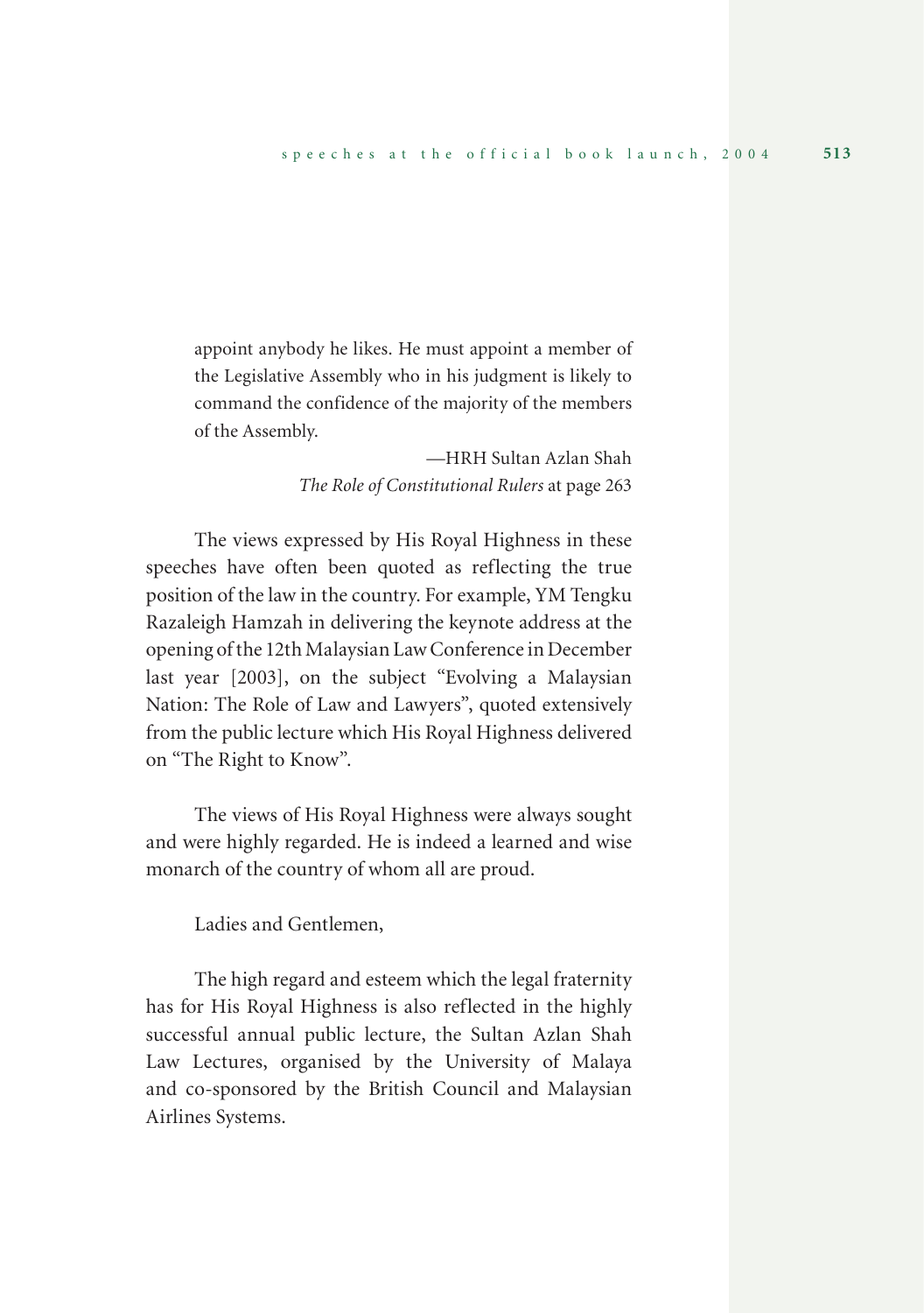For the past eighteen years, since 1986, when the first Sultan Azlan Shah Law Lecture was delivered in Kuala Lumpur, distinguished Lord Chancellors, Masters of the Rolls, Lords of Appeal in Ordinary, a President of the New Zealand Court of Appeal, an Associate Justice of the Supreme Court of The United States of America and academics from the Commonwealth have been invited to partake in the premier law lecture series of Malaysia. Each of these jurists delivered their lecture in Malaysia in honour of His Royal Highness.

Whilst the subject matter contained in this lecture series is diverse, exploring such, seemingly disparate topics from the *Spycatcher* case to commercial fraud cases, there is a common thread that runs through the corpus. This is the development of that ancient doctrine of the common law. Hence the subtitle of the book: *Judges on the Common Law.*

I am told that this is the first volume to be published outside the United Kingdom where speeches delivered by so many Lord Chancellors, Chief Justices, Masters of the Rolls, Senior Law Lords, and leading academicians are all contained in one single volume on the common theme of the common law.

I am particularly happy that Lord Woolf is present this evening at the launch of these two books. He has given me great support over the years when organising the annual Sultan Azlan Shah Law Lecture.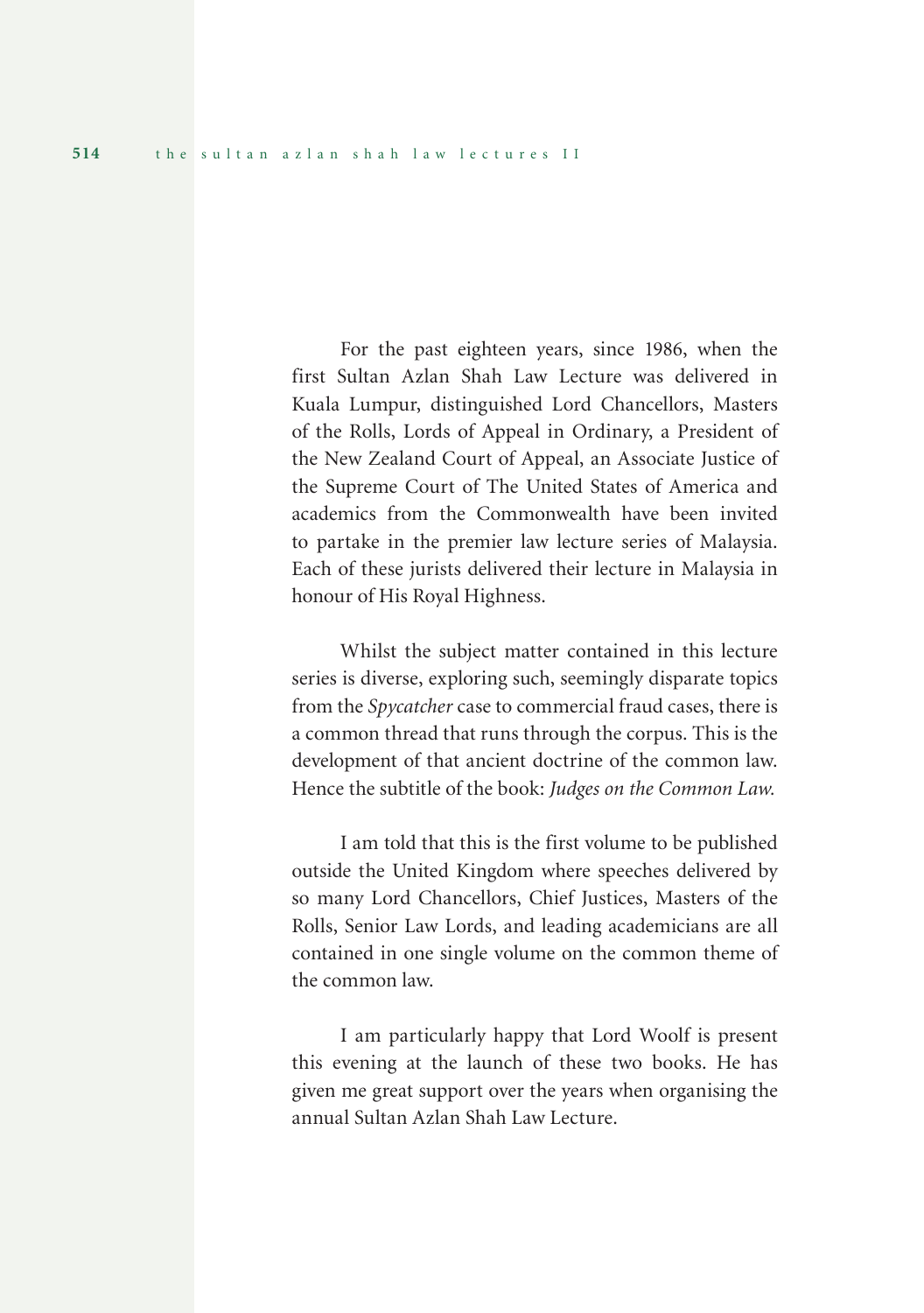## Ampun Tuanku,

The task of editing both these books simultaneously was enormous, and at the same time challenging. It was no easy task editing two books which His Royal Highness had a personal interest in. His excruciating demand for perfection is, of course, well-known. This demand was met equally by my own exacting and personal desire to produce these books to a standard that was most reflective of the character, status, and wisdom of His Royal Highness.

In attempting to realise these objectives, I was assisted by many.

I thank Your Royal Highness Sultan Azlan Shah for having taken a personal interest in the publication of these books and for the many invaluable and constructive comments.

The compilation and publication of both the books would not have been possible without the unstinting support and encouragement of His Royal Highness Raja Nazrin Shah, Raja Muda of Perak. He believed strongly in the value that the publication these two volumes would bring, and, to that end, steadfastly urged it through each step of the journey. Your Royal Highness, Raja Nazrin Shah, I extend my heartfelt gratitude to you.

I express my thanks to Joel Ng who acted as my coeditor, to Kyle Sanderson and Faisal Ariff Rozali-Wathooth,